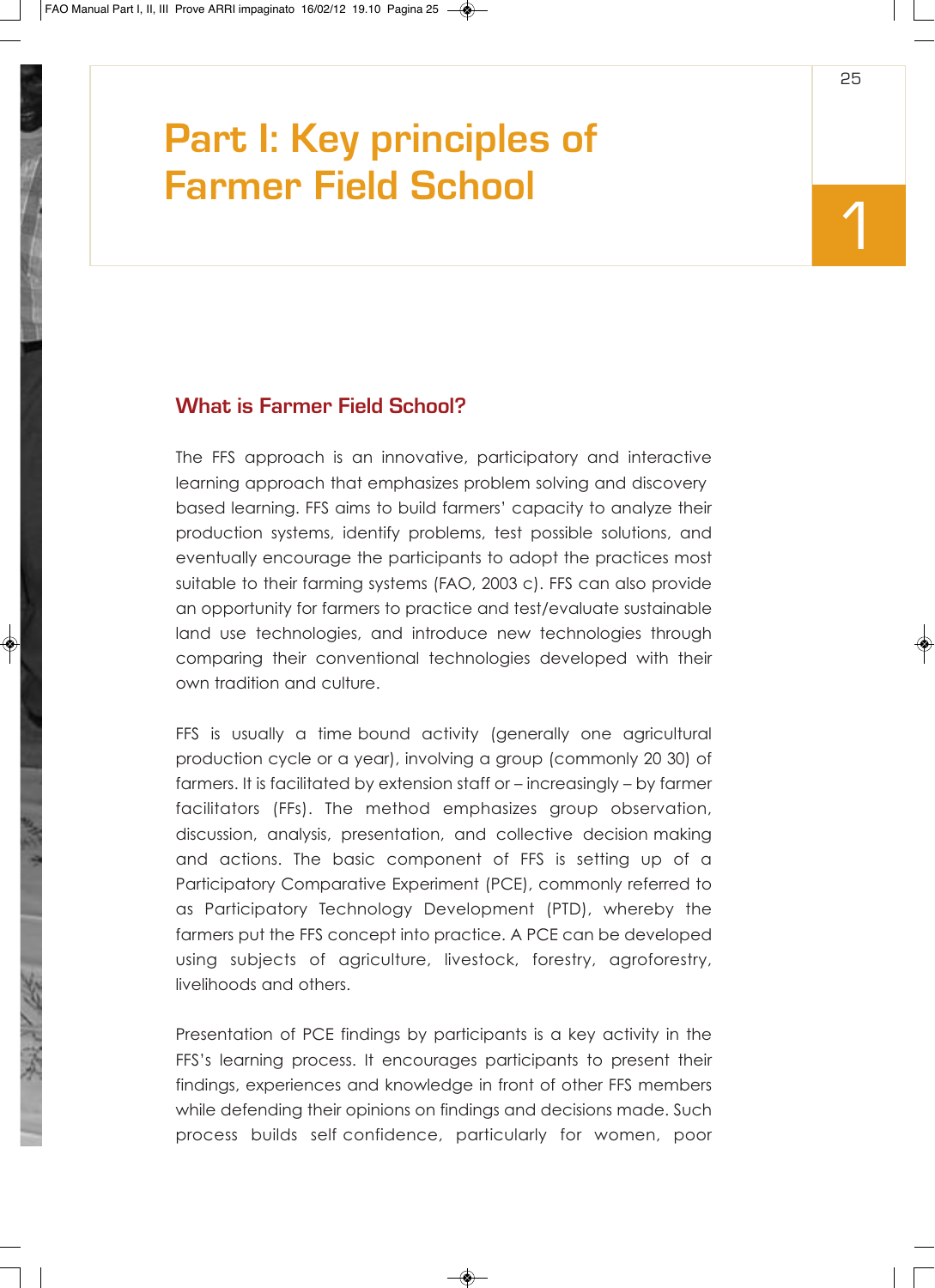household members, or minority group members. Another key outcome, although it is not an explicit FFS objective, is the development of leadership. An FFS must have an appointed group of leaders composed of a Chairperson, Deputy Chairperson, Secretary, and Treasurer. In addition, the FFS membership is divided into four to five sub groups and each sub group has a leader. Through managing the FFS group and sub groups, these appointed leaders as well as the rest of the members build up skills of group management and leadership. Furthermore, FFS encourages cohesiveness among members and develops team work. Although FFS is a time bound project activity, many FFS groups continue after the FFS learning cycle is completed for self motivated study of other subjects, development of collective marketing of agricultural produce, and to establish cooperatives.

# **BOX 1 FFS and Increase of Community Coherency**

The communities of the SLDP target area in the Mau Forest Complex were severely disrupted after post election violence in 2008. Examples of SLDP in the Mau Forest Complex demonstrate that FFS activities can Increase cohesion of a mixed membership community including several ethnic groups. Initially, the project was not able to form FFS groups due to its policy not to favour particular ethnic groups and its aim to bring different ethnic groups back together. Different ethnic groups wanted separate groups composed of members of their own ethnic group. The project held several meetings with such communities to convince them to form a group including people from different ethnic groups. The allocation of leadership posts was another obstacle after forming the FFS groups. With perseverance the project can now successfully demonstrate how FFS can alleviate tension between people from different ethnic groups.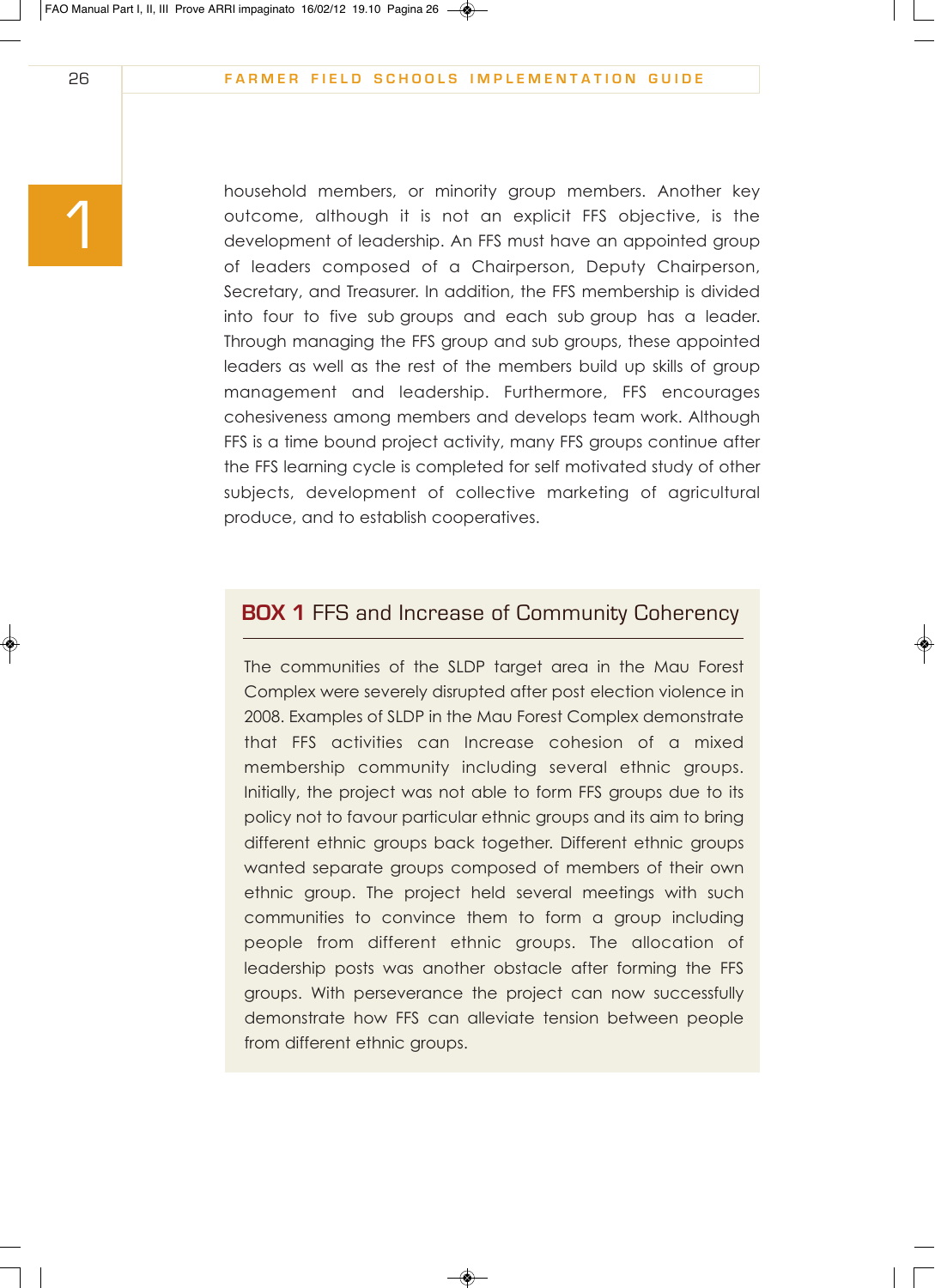**1 What are the Core Principles of FFS?**<br>The following are the core principles and components of the FFS approach:

- *The field is the learning place.* Learning takes place in the field, usually on a host farm where a PCE is established and all learning sessions are held. Participants observe and learn from the field work instead of from textbooks and lectures from extension workers. Improved farm practices must be suitable for the local context, which is usually influenced by local ecological and socio economic conditions as well as farmers' preferences.
- *Facilitation, not teaching.* The role of the facilitator is crucial for successful learning and empowerment because FFS does not focus on teaching but on guiding FFS members through the learning process. To foster the learner centred process, the facilitator remains in the background, listening attentively and reflectively, asking questions and encouraging participants to explore more in the field and present their ideas. The facilitator must stimulate FFS members to think, observe, analyze and discover answers by themselves.
- **Hands-on and discovery-based learning.** The process of learning adheres to principles of adult education and "learning by doing". Adults tend not to learn and change behaviour by passive listening, but as a consequence of experience. Through learning by doing in a discovery based manner, group members cherish ownership over their knowledge and gain confidence in what they have learned.
- **The farmer as expert.** The FFS approach recognizes community members as the experts within their particular contexts, and considers indigenous and local knowledge an important source of information to be used within the FFS learning process. Through the process, FFS members learn how to improve their own abilities to observe and analyse problems, and to develop practical and relevant solutions. The approach inspires members to learn continuously by exploring and educating themselves on issues and topics that affect their livelihoods.
- **Equity and no hierarchy.** An FFS is designed for all to participate on an equal basis. FFS supports no hierarchy between farmers and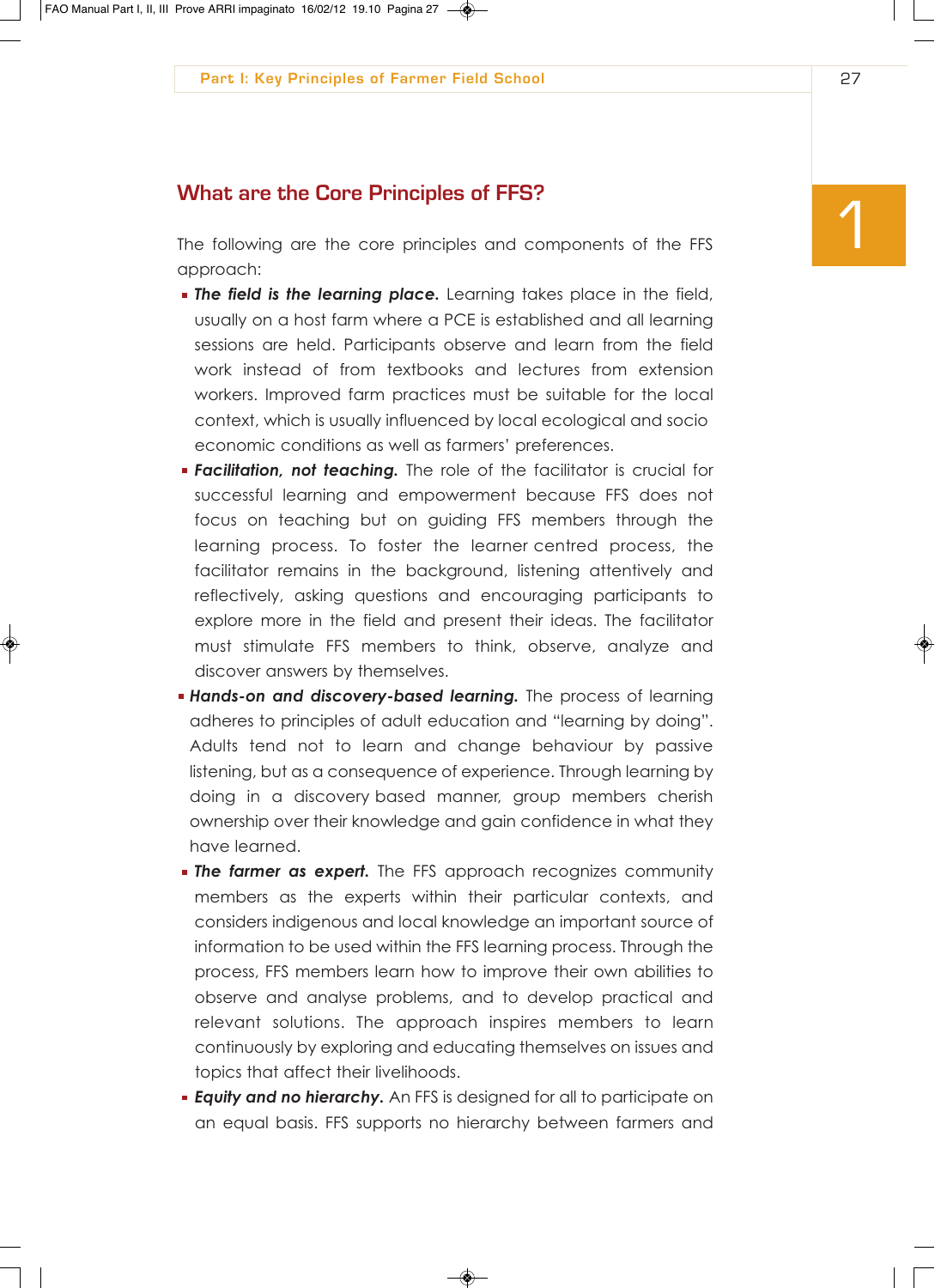facilitators, group leaders and ordinary members, diploma holders and those who do not read and write. All are equal partners in the FFS learning experience.

- **Integrated and learner-defined curriculum.** The FFS curriculum is defined by the learners and is unique for each group, though much of learning enterprises are pre designed under the mandate of FFS implementing agencies. The basic principle for any FFS is that all topics must be related to what is important to the group members and aim to fill their particular gaps in knowledge.
- **Comparative experiments.** Knowledge is gained through practical experiments where different options are compared with each other. The trials are regularly observed and analyzed. Issues are discussed as they occur — in reality. This aspect of the approach dictates the "duration" of an FFS cycle that has to match the life cycle of the enterprise being studied, i.e. from "(planted) seed to (harvested) seed", or from "egg to egg" in the case of poultry.
- **Agro-ecosystem analysis.** The agro ecosystem analysis (AESA) is one of the cornerstones of the FFS approach. AESA is practiced by all FFS members through all stages of FFS cycle. It involves observation, analysis and presentation for synthesis and discussion. This activity enhances participants' analyzing skills as well as their presentation, thereby improving knowledge based decision making in addition to their communication capabilities.
- **Special topics.** The focus of special topics is decided on by the group and plays a central role in FFS. Special topics can cover a wide range of topics and can be multi sectoral. It is part of the FFS curriculum and learning experiments. The selection of special topics should be demand driven, usually addressing wider livelihood issues. These special topics can also be facilitated by external resource persons rather than by the FFS group facilitator.
- *Team building and social animation.* Aspects of team building, group dynamics and social animation are important components of learning sessions. Through song, dance and drama people share knowledge and culture, build cohesion, and learn communication and leadership skills. This also creates a platform for dealing with difficult subjects such as abuse, gender and HIV/AIDS.
- **Participatory monitoring and evaluation.** While preparing the FFS curriculum, participants develop a plan for monitoring and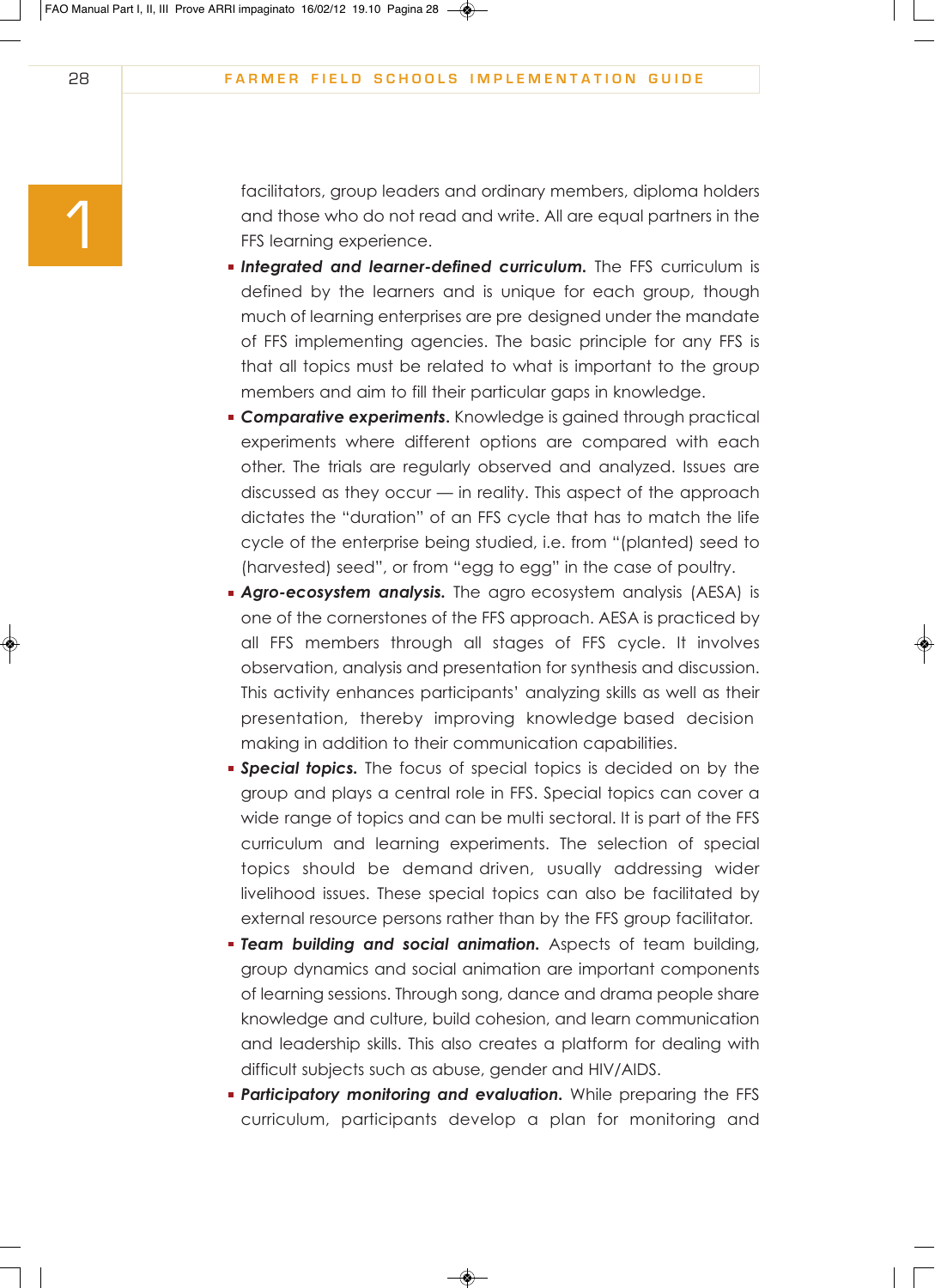evaluating progress to later assess whether they are achieving the agreed objectives.

# **How does FFS benefit Farmers?**

**1. Strengthening observation capability and increasing knowledge ownership through discovery based learning.**

FFS does not rely mainly on information and techniques brought by extension agents and transferred to farmers. Instead, it aims to encourage farmers' systematic observation and informed decision making based on discovery based learning so that new knowledge and practices are generated by the farmers themselves. This process stimulates ownership of the learning process and ensures local adaptation. The main role of extension workers is to enhance farmers' skills in practicing new ideas, discovering their own solutions, and developing coping strategies to deal with ever changing situations. Technologies practiced under FFS usually are site specific and suitable to the farmers who use them because the FFS participants themselves set up learning sites and put technologies into practice. As a result, adoption rates are usually high among FFS members. Transfer of knowledge to neighbors is also common in FFS since learning results are based on farmers' experiences applicable to their neighbors.

# **2. Building self-confidence and enhancing decision-making capacity.**

FFS is not about transferring and teaching knowledge and techniques, as it is the case in conventional extension. The FFS approach empowers farmers in various aspects through confidence building and decision making exercises. Unlike in other extension approaches, farmers in the FFS approach are facilitated to take a lead in learning sessions under a participatory manner. Every FFS session allocates time for presentation of field observations followed by group discussion. In addition, participants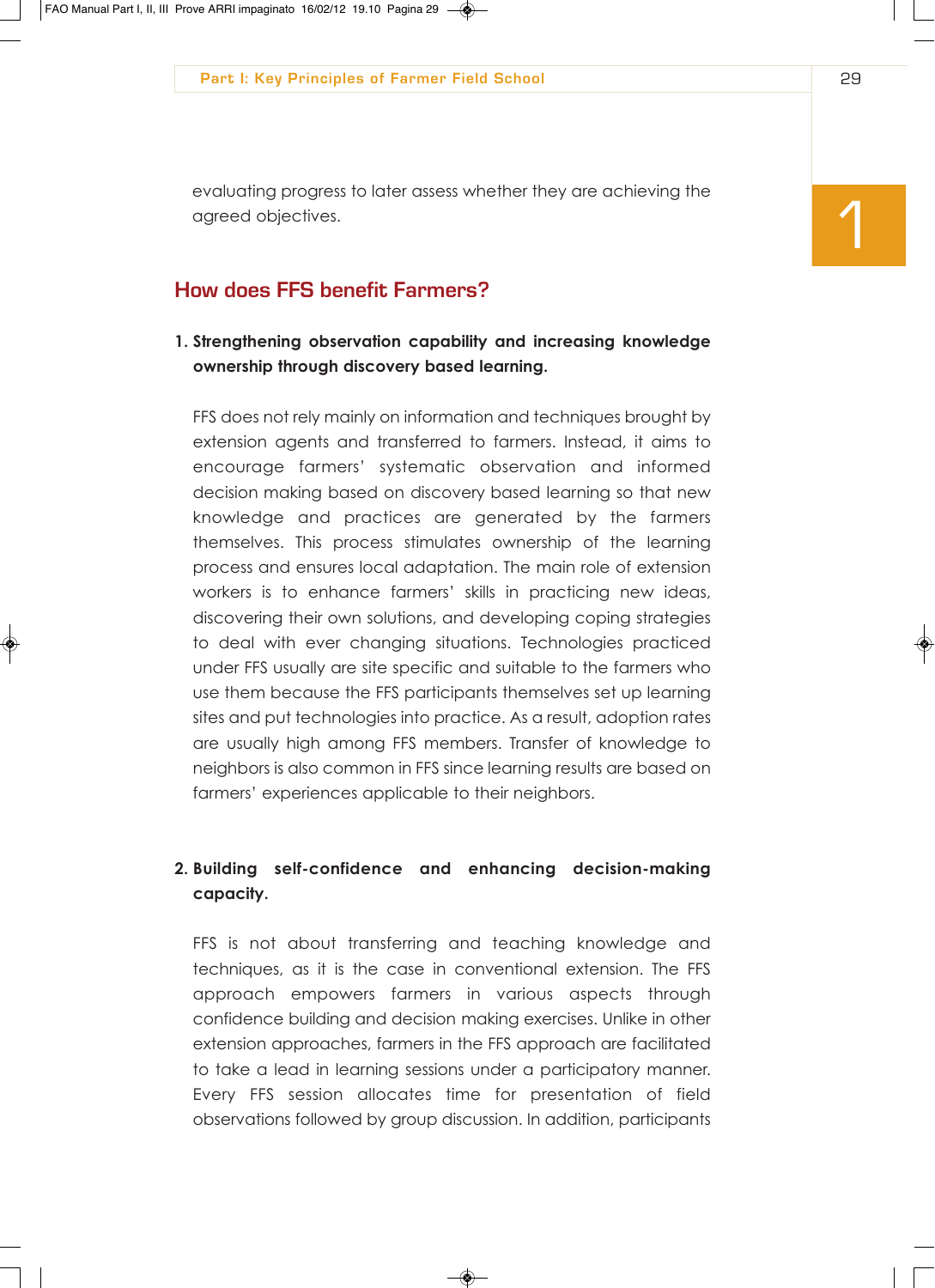in FFS are divided into sub groups and discussions among sub group members are encouraged. These exercises involving tangible field results usually provide a foundation for participants to "own" the learning process, build their confidence and personal skills, and thus become empowered in their farming activities and collaborating with other farmers in finding solutions.

#### **3. Minimizing risks in experimenting with new practices.**

It is risky for subsistence farmers to switch from their conventional land use practices to new ones based only on information or short training sessions provided by extension workers. They simply cannot afford crop failures when trying out new systems.

FFS provides farmers with the opportunity to try out new practices on a group farm where risks are minimal, and potential losses would be shared by group members. Learning sites are usually very small in size; sufficient only to test and compare new technologies and farmers' own conventional farmers' practices. They need only to contribute a half day per week of their time to participate in FFS, while they can continue working on their own food crops using their conventional farming methods. FFS does not promote new methods in isolation from regular farmer practices; rather it provides an opportunity for the participants to test and compare alternatives in a relatively risk free environment with measurable figures for discussion and debate among participating farmers. FFS is therefore a less risky approach for subsistence farmers compared to most conventional extension methods.

#### **4. Changing deep-rooted beliefs and practices.**

Farmers have a wealth of knowledge, which is usually based on their experience. It is also true that they are sometime based on misconceptions. Wrong ideas or false deep rooted impressions cannot be easily swept aside through short term training or field visits.

FFS provides an analytical structure and season long regular interactions with the field, facilitators, and other FFS members, which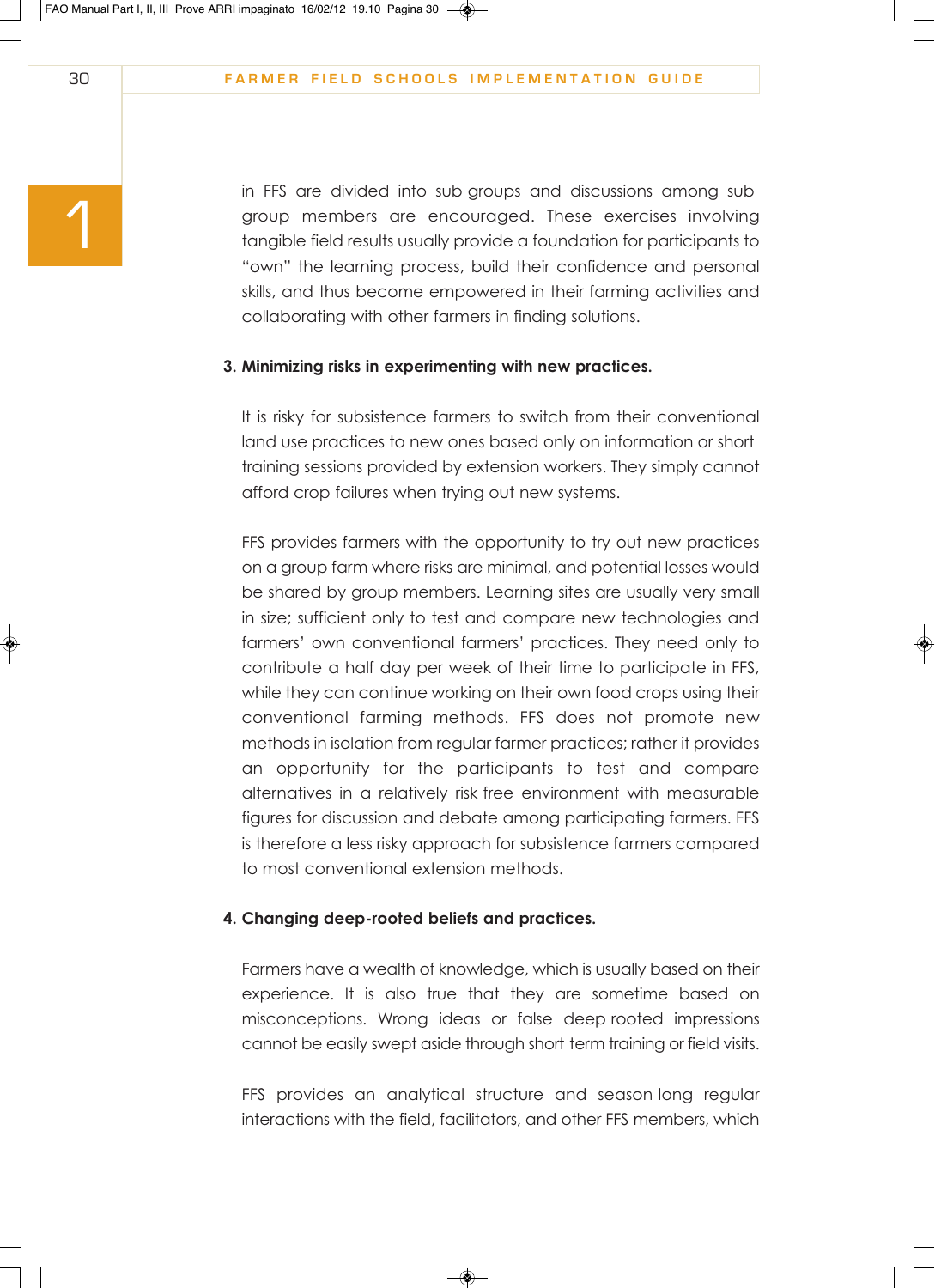enables participants to learn firsthand the benefits of testing new technologies in PCE and to understand the behaviour of introduced crops. The FFS experience can as well assist them to recognize misunderstandings and avoid errors in farming practices or beliefs.

#### **5. Developing problem-solving capabilities.**

A farmer is an agricultural entrepreneur who has to deal with constantly changing natural and socio economic circumstances. To be successful, a farmer needs a range of skills including natural resource management, accounting, marketing, negotiation, problem solving and conflict management. Without such capacities, farmers may be unprepared for uncertain events caused by political and economic unrests as well as climate change.

Any one off training event cannot provide solutions for all farm related problems, nor can it provide the broad range of skills needed to support improved productivity at the farm level. However, FFSs offer integrated learning opportunities for a period of one year in which participating farmers acquire problem solving capabilities that can encourage pro active behavior and positive attitude towards an often uncertain future.

# **How does FFS help Development Agencies?**

The following are some of the reasons for development agencies to incorporate FFS into extension services.

#### **1. Structured implementation process.**

FFS provides a structured extension platform, which makes implementation and M&E easier as listed below:

*Regular meeting days.* Regular group meeting days make FFS easier to monitor. The management team knows when and where FFSs are carried out. This allows random checking by managers, whose visits are not announced in advance.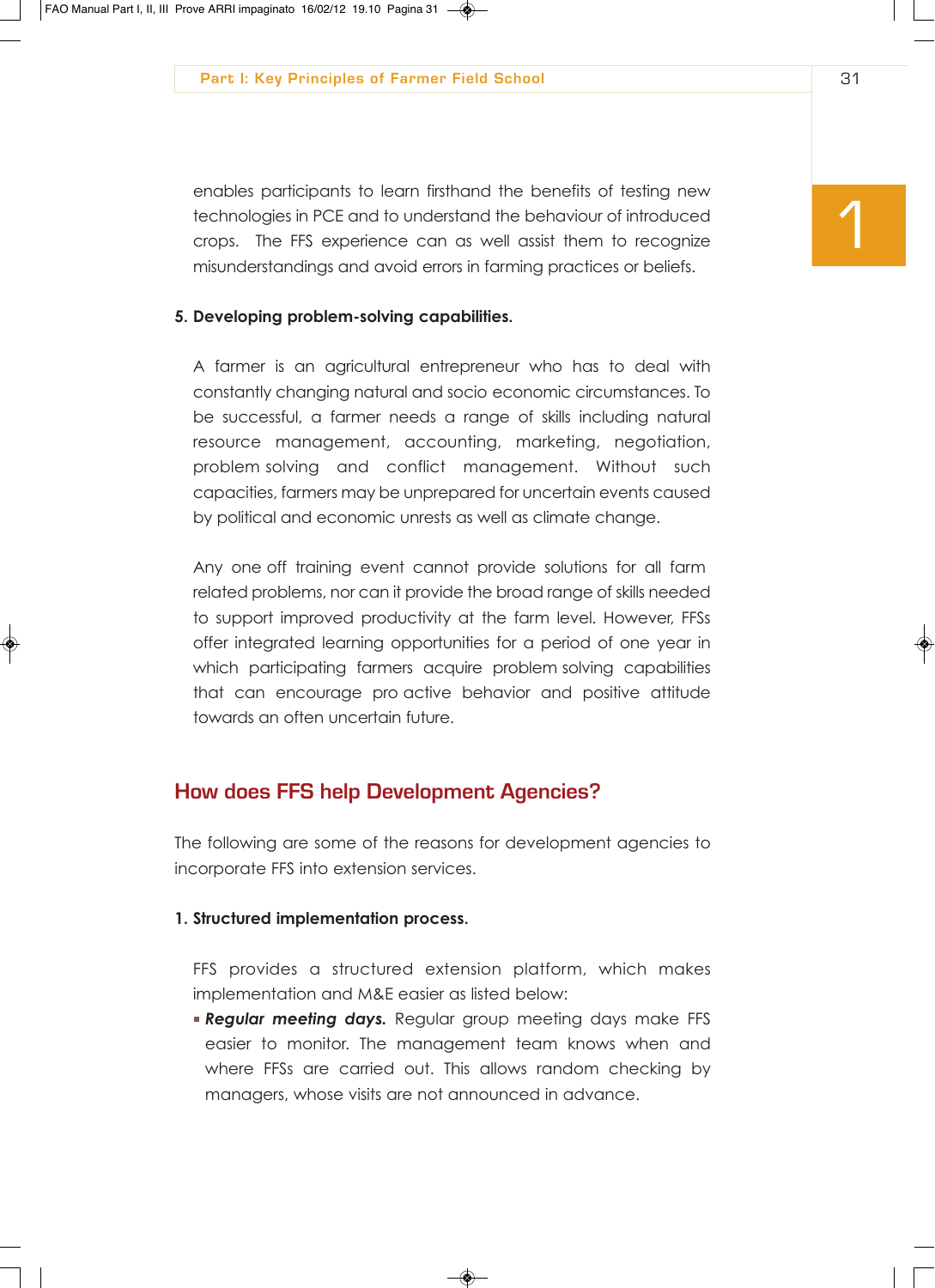- *Fixed timetable and planned programme.* Every FFS session is conducted according to a fixed timetable and each activity planned during the pervious group meeting and agreed among members. This simple standard session format simplifies planning and preparation for future sessions.
- *Fixed annual and event schedule.* The annual FFS programme must be fully synchronized with rainfall and other environmental patterns, with clear benchmarks and key events including exchange visits, field days and graduation.
- **Standardized FFS inputs and budget.** Inputs for FFS including learning materials, costs for events and allowances for facilitators can be standardised under a project. The budget for each FFS will vary depending on the length of the FFS implementation period, material to be provided, travel distance of facilitators, and reporting required from farmers.

#### **2. Facilitating inter-sectoral collaboration.**

FFS requires collaboration among various government ministries for the delivery of "special topics", which cover not only agriculture, livestock and agroforestry related issues, but also life skills such as prevention of HIV/AIDS, cooking, nutrition, and other requests according to demand from the FFS participants. Special topics, which deal with multi sectoral issues, are a crucial element to keep the group interested and active. This arrangement requires FFS facilitators to actively search for help from other government agencies or NGOs which, as a result, makes FFS a multi sectoral platform.

#### **3. Empowering extension officers.**

FFS empowers both farmers and extension officers. Through FFS implementation extension officers must adapt their normal role of lecturers to become facilitators. An equal communication platform requires them to change their attitude to listen more to the farmers. Clearly identified working targets and a structured approach ensures they are better prepared and more disciplined. Frequent communication socializes them to become local coordinators.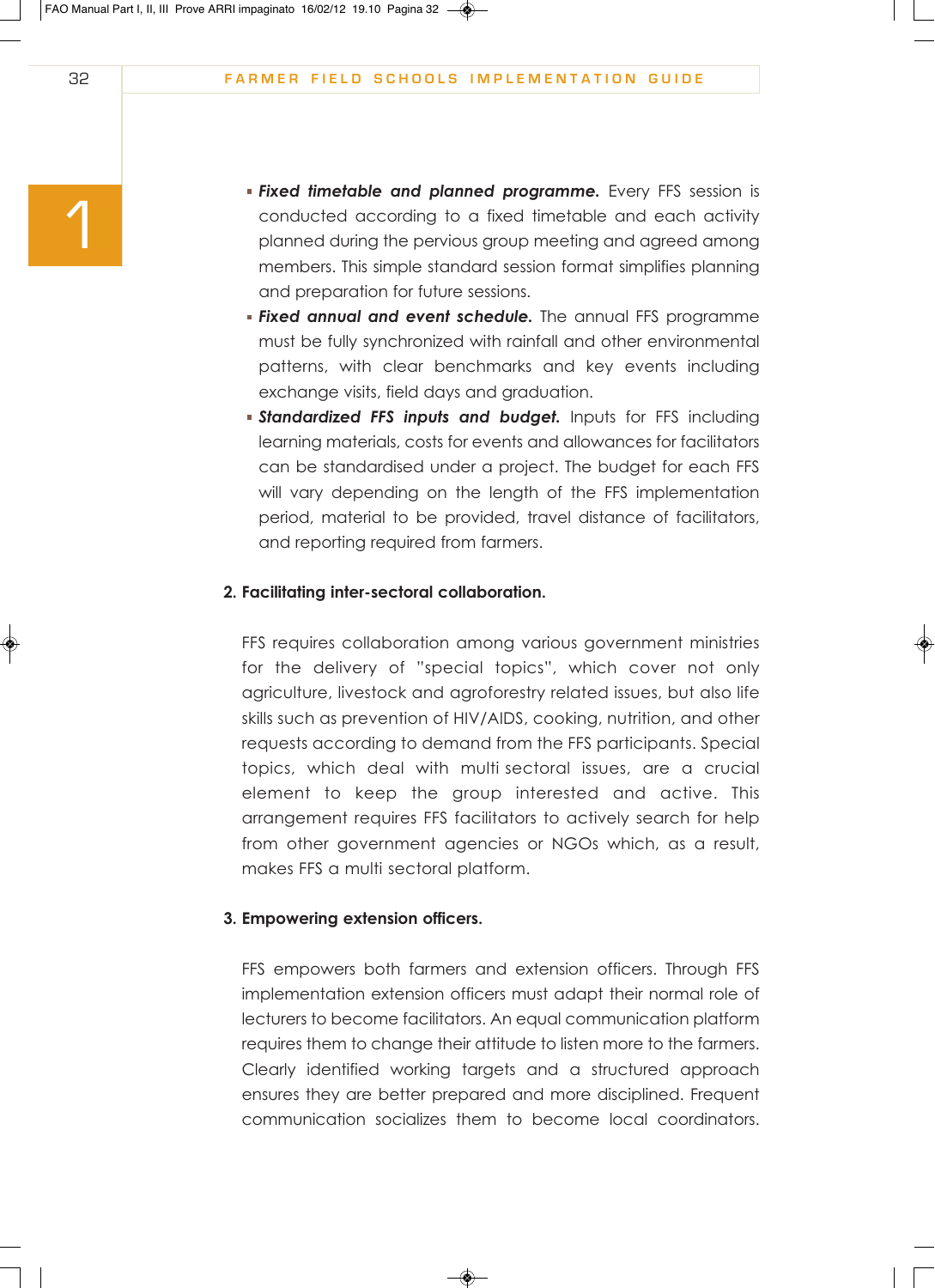In addition, tangible field results and respect from farmers increases their self confidence and job satisfaction.

#### **4. Expanding results effectively.**

An overview of the expansion strategy of the FFS approach is illustrated in Figure 1. FFS employs two types of facilitators; (i) extension facilitators, who are recruited by the government or projects and have received the required training as facilitators, and (ii) farmer facilitators (FFs), who are FFS graduates.

Expansion of FFS is usually constrained by the limited number of government and/or project paid extension workers who normally also have other duties to perform. However, the selection and training of suitable farmer candidates during the initial period of "extension led FFS" can provide additional locally available human resources for future expansion of FFS (for details see Part II).



### Figure 1. FFS Expansion Strategy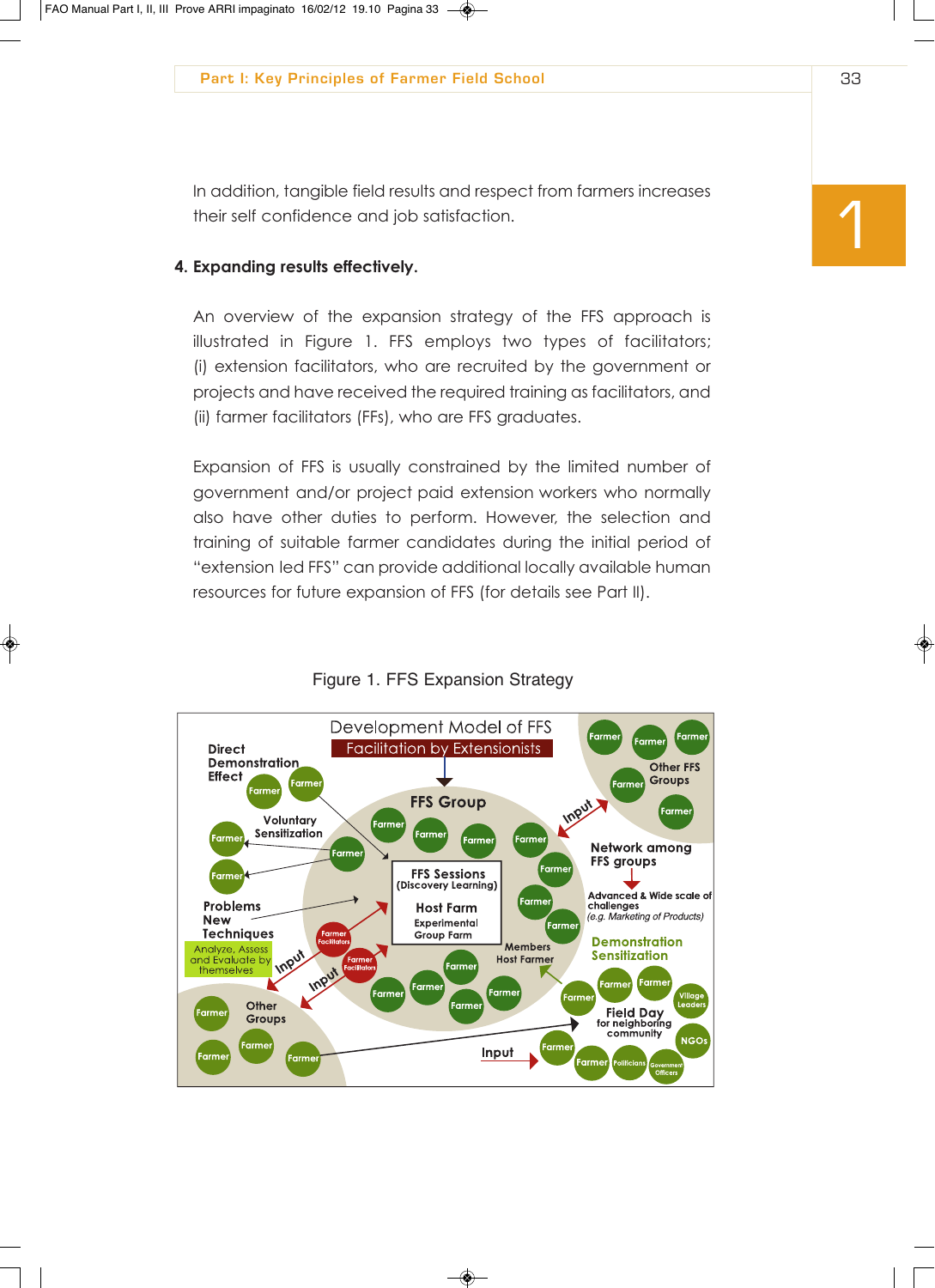#### **5. Joining the global FFS network**

By 2009, the FFS approach has been practiced in more than 92 countries (Arnoud Braun, personal communication). A large knowledge base on the approach is available in the form of reports, manuals, guides, videos, podcasts and case studies (largely available in the FFSnet database<sup>5</sup>). This allows new FFS projects to benefit from a wide range of project and country experience, and avoid previous pitfalls. However, the FFS approach remains to be learned in a training context with the presence of experienced (master) trainers – it cannot be (easily) learnt simply by reading resource materials.

# **What are the Weaknesses of FFS?**

There are several key planning and managerial issues in implementing FFS. The FFS planners must address the following points in preparing an FFS programme.

#### **1. FSS requires having a group of experienced FFS facilitators.**

Experience shows that FFS must be implemented according to its key principles and can not be applied simply on the basis of knowledge of extension methods. FFS facilitators must have at least two weeks of intensive FFS facilitation training TOF delivered by experienced FFS master trainers, which must be followed up with continuous backstopping to maintain the quality of FFS during field application by the trained facilitators.

**What happens in an area where there are no master trainers?** The lack of master trainers is the major bottleneck in many FFS programmes, and undermines the quality of FFS. Contracting master trainers from another country or area may be expensive, but there are few options if FFS is to be correctly implemented. The JICA supported FFS project in Ethiopia arranged for four master trainers from Kenya to visit the project and conduct the TOF. In the Philippines, the Philippine Rice Research Institute (PhilRice) at

1

5. www.infobridge.org/ ffsnet/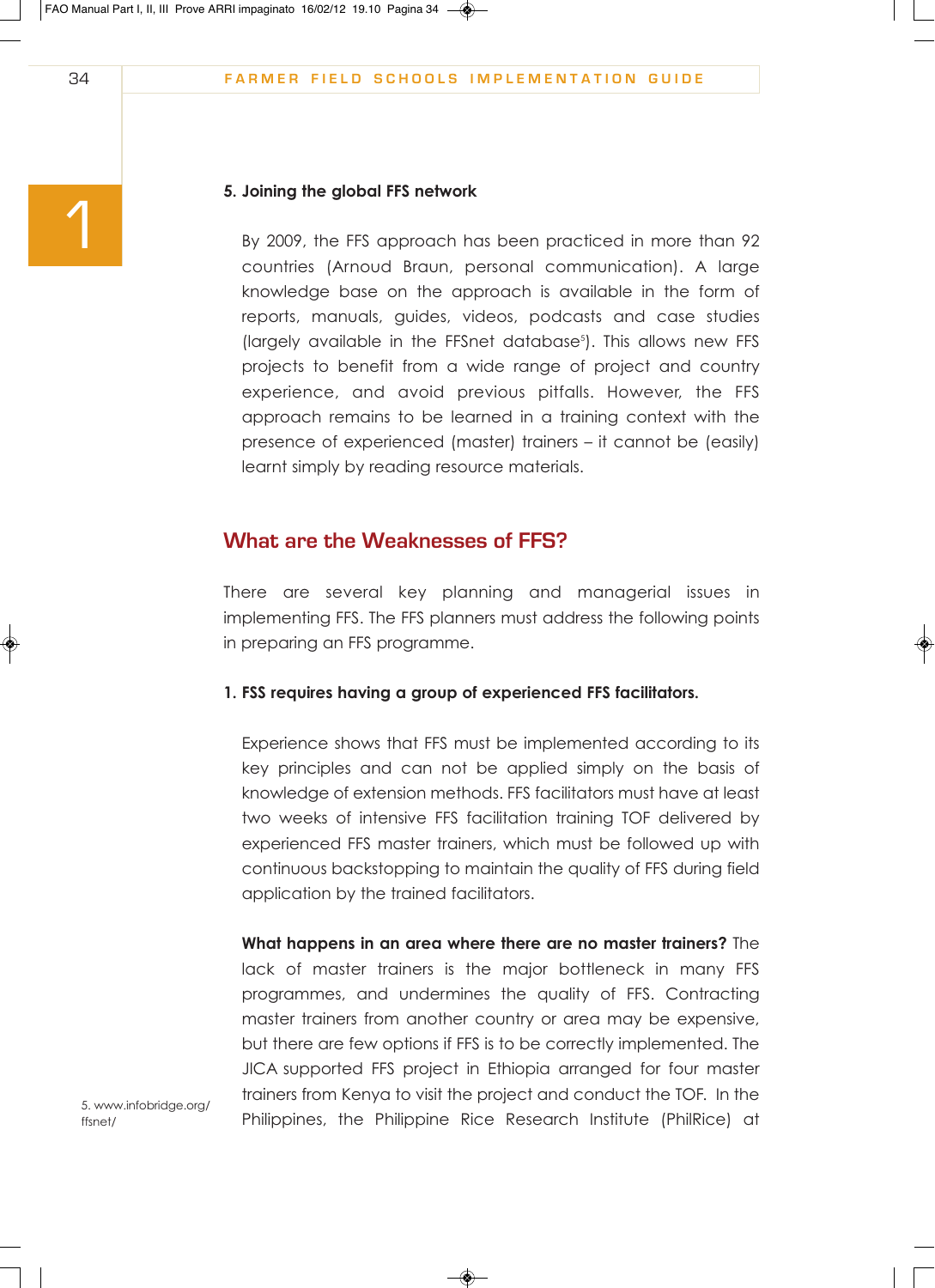Nueva Ecija conducts a season long FFS training course. Every year it produces about 40 to 50 experts, who promote FFS in rice production. However, the trainees stay at the institution for the entire one crop (rice production) period and the cost of such training is high.

In order to cope with the shortage of master trainers in Kenya, FAO provides a master trainers course with experienced FFS facilitators. The cost of this programme is approximately USD 35,000 for 13 trainees over a period of 7 months. Each month these trainees leave their regular work and are trained for a period of one week including field exercises.<sup>6</sup>

#### **2. Appropriate fund release mechanism and effective logistics.**

FFS is carried out according to the crop cycle, and must start according to the planting season. An FFS programme must be carefully planned to ensure that study material and inputs for the particular FFS activities can be delivered in a timely manner. An appropriate fund release mechanism is also essential to enable timely procurement and delivery of materials and inputs. Methods for procurement of materials in bulk may need to be supplemented by a cash account (and appropriate procurement processes) for each FFS for small scale expenditure of essential items. Timely payment of allowances to facilitators is important to ensure they remain motivated and are able to purchase fuel for their motorcycles.

Many unperformed FFS programmes are found under government programmes that suffer from slow bureaucratic procedures that delay procurement of learning material and payment of allowances to facilitators.

#### **3. Quality Control.**

FFS requires effective backstopping by experienced FFS facilitators to maintain the quality of FFS. In Ethiopia, many FFS sites were inaccessible by car and in some cases facilitators were required to

6. For more detail information, contact at Investment Centre@fao.org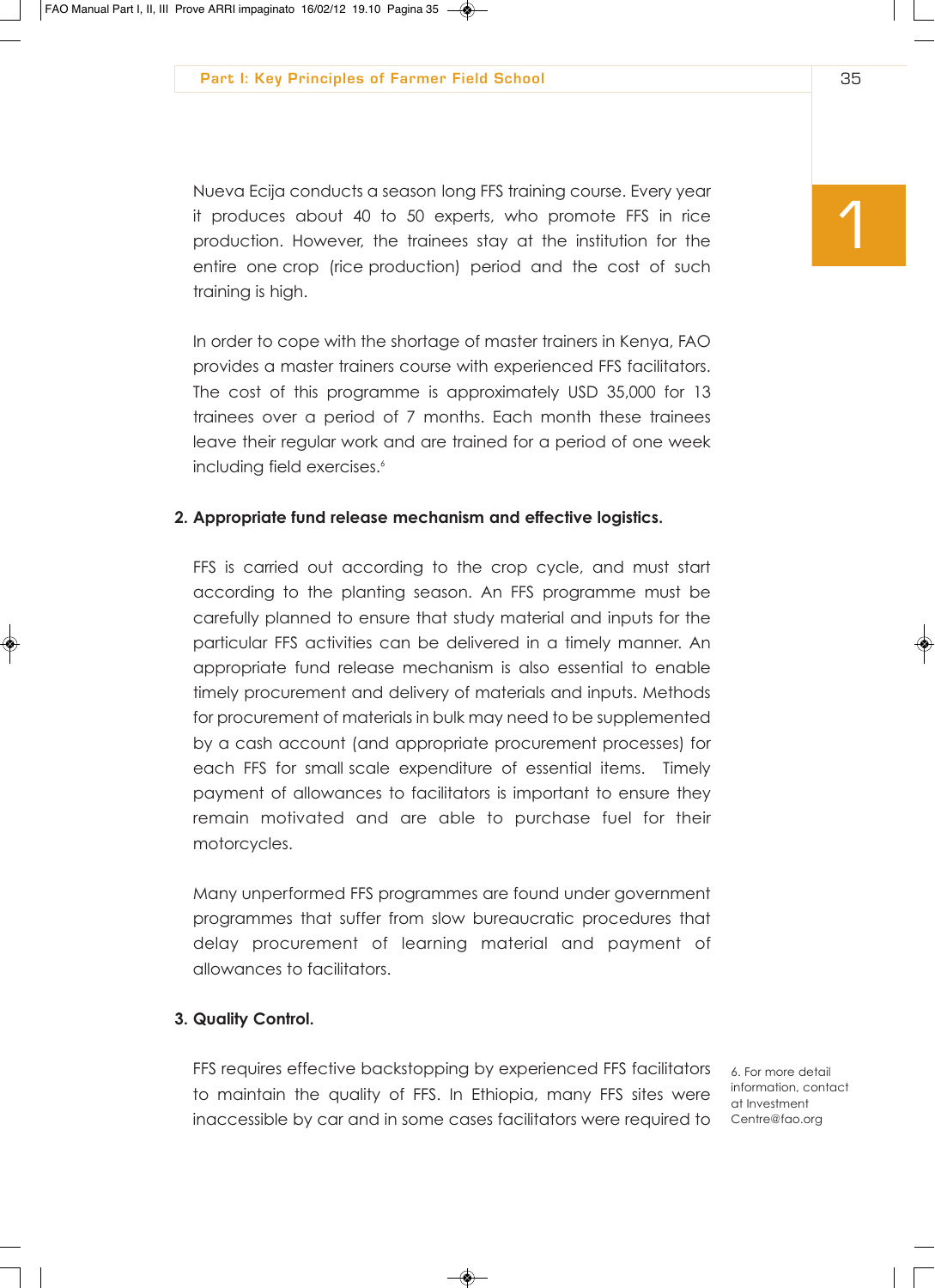walk for more 10 hours to reach remote FFS locations. As a result, FFS backstopping became less frequent and the quality of the FFS process was affected.

## **4. Cost.**

The cost per FFS varies according to the duration of the crop cycle, accessibility of FFS sites and the allowances paid to facilitators. Typically the cost ranges from USD 1,000 to 1,700 per FFS per year. (see details in Part II). This is equivalent to USD 40 to 70 per person for one FFS cycle assuming 25 members per FFS. In addition, experience in implementing FFS shows that a monthly meeting with facilitators, experience sharing workshops, and exposure of facilitators to new technologies are essential to maintain a dynamic relationship between the project management, facilitators and FFS members. Such activities are important to successful FFS outcomes. If budget is a constraint, it is preferable to reduce the scope of the programme (i.e. the number of target FFSs) than to compromise on FFS quality.

#### **5. Monitoring of FFS.**

Generally the monitoring of extension activities is difficult to conduct. However, the FFS platform allows project management to undertake random spot check monitoring because of the fixed date and place of FFS activities. Nevertheless, effective performance monitoring of all FFSs under a programme can be a challenge. Traditional methods which require facilitators to provide weekly or monthly reports on FFS performance, have proved to be difficult to implement effectively; facilitators do not provide timely reports and/or reports are lost in somewhere along the chain. Such methods do not effectively monitor the performance of the facilitators themselves and do not easily allow for timely project management intervention if required. The use of phone communications with FFS chairpersons has improved the detection of management issues, but it tends to be costly.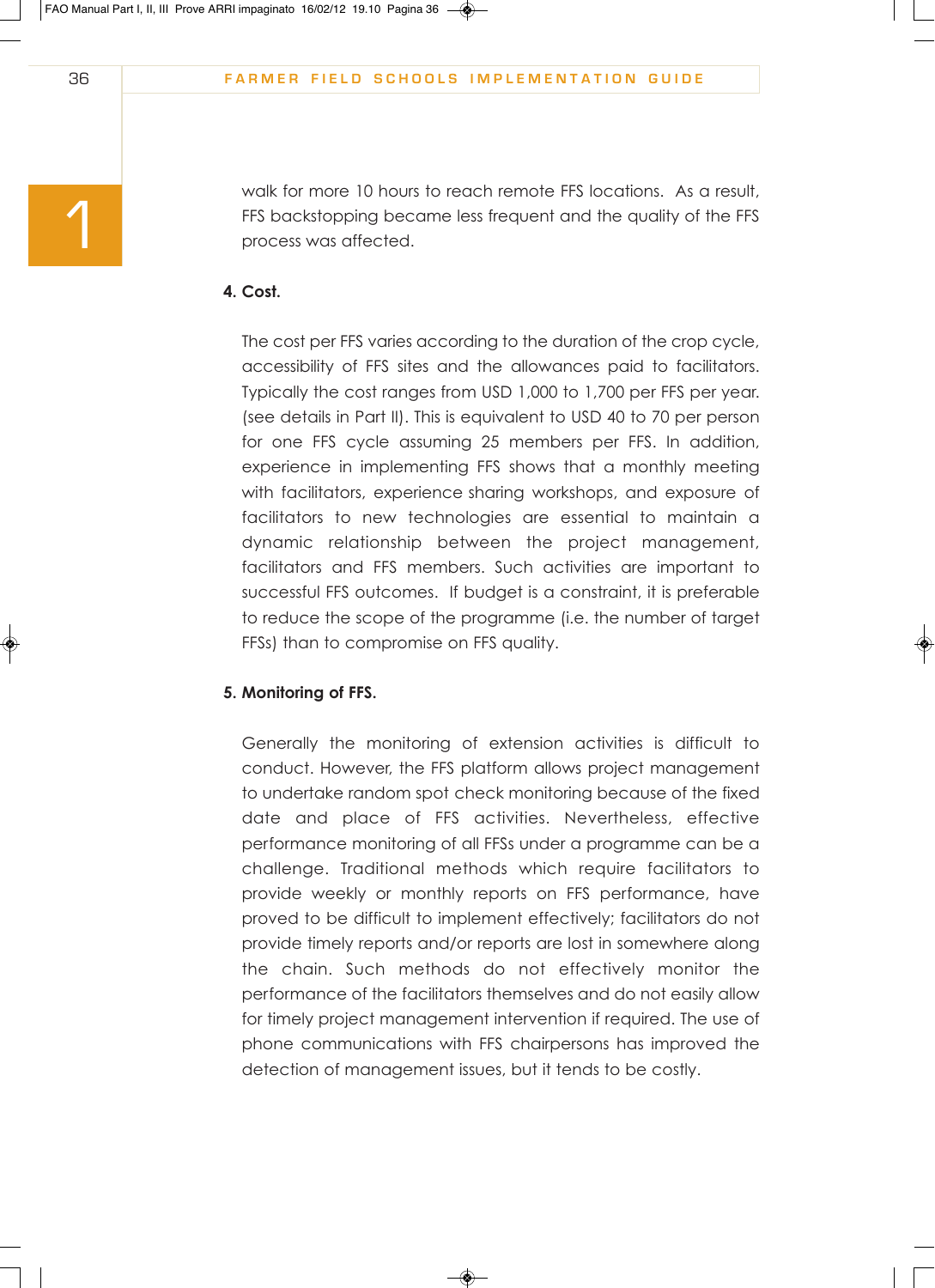A promising innovation being tested on a number of FAO projects is the use mobile phones as a monitoring tool. The system is designed in such a way that FFS data are sent by mobile phone to a web based database which automatically processes and aggregates the summary data for presentation through the project's website (for details see Part II).